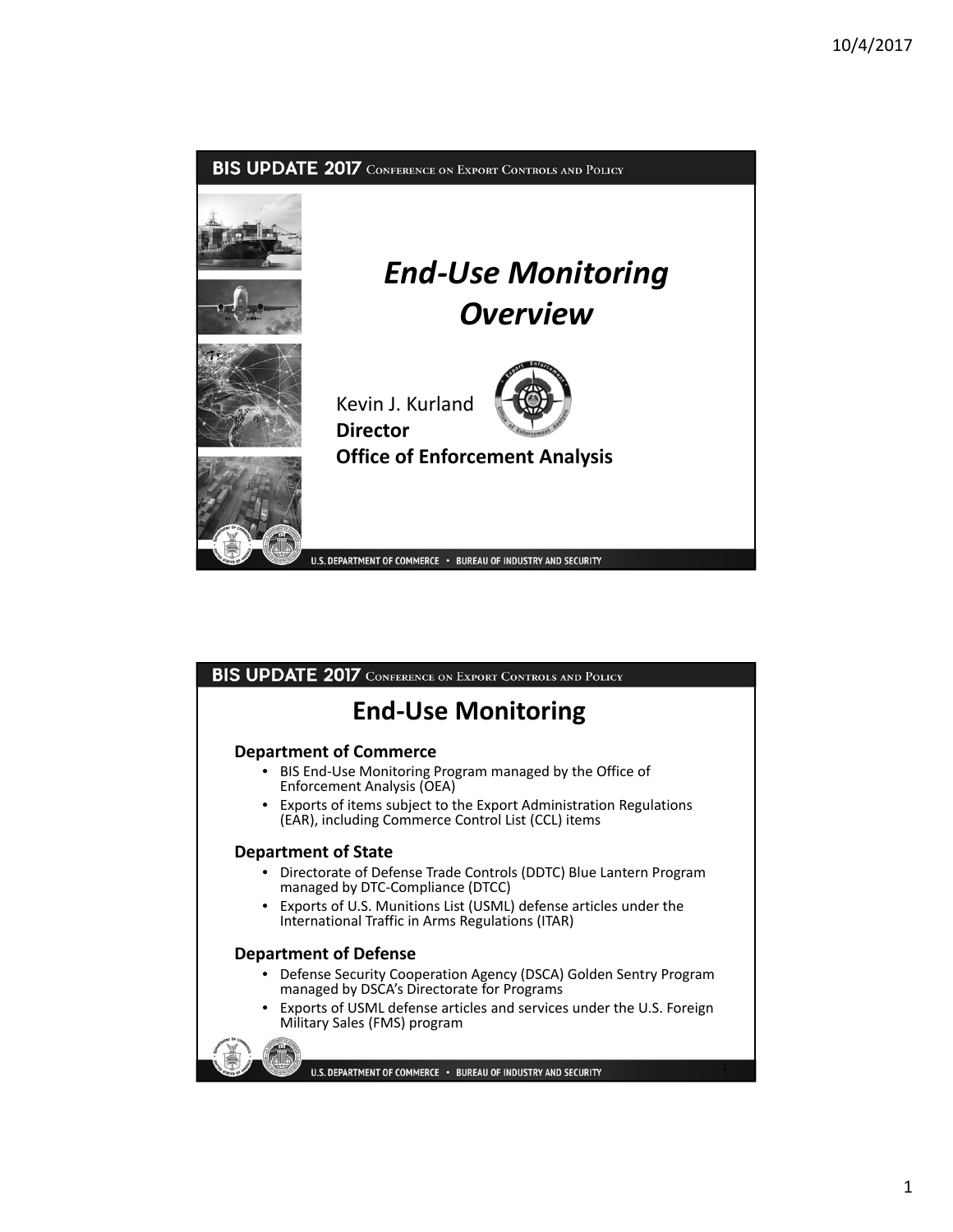

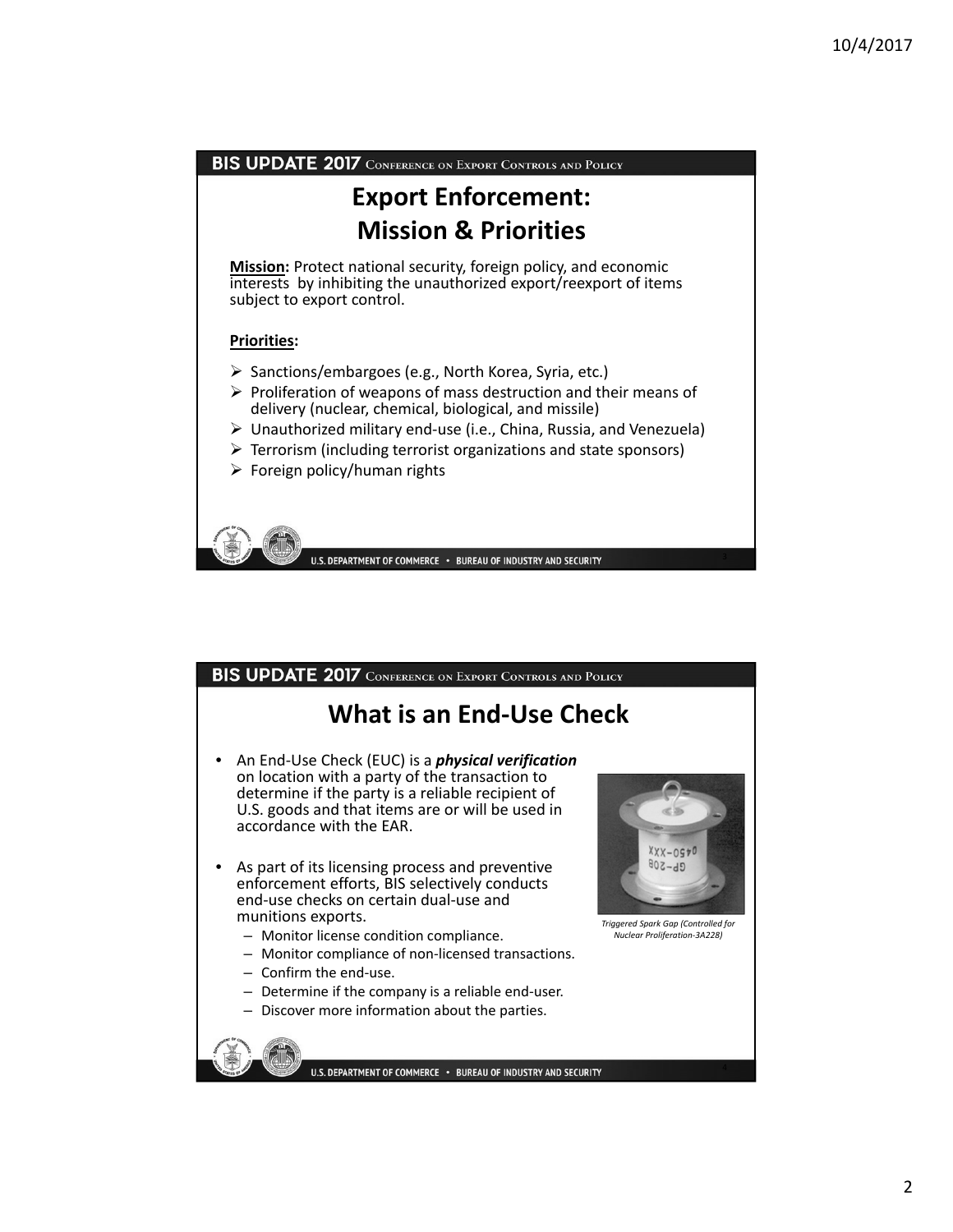

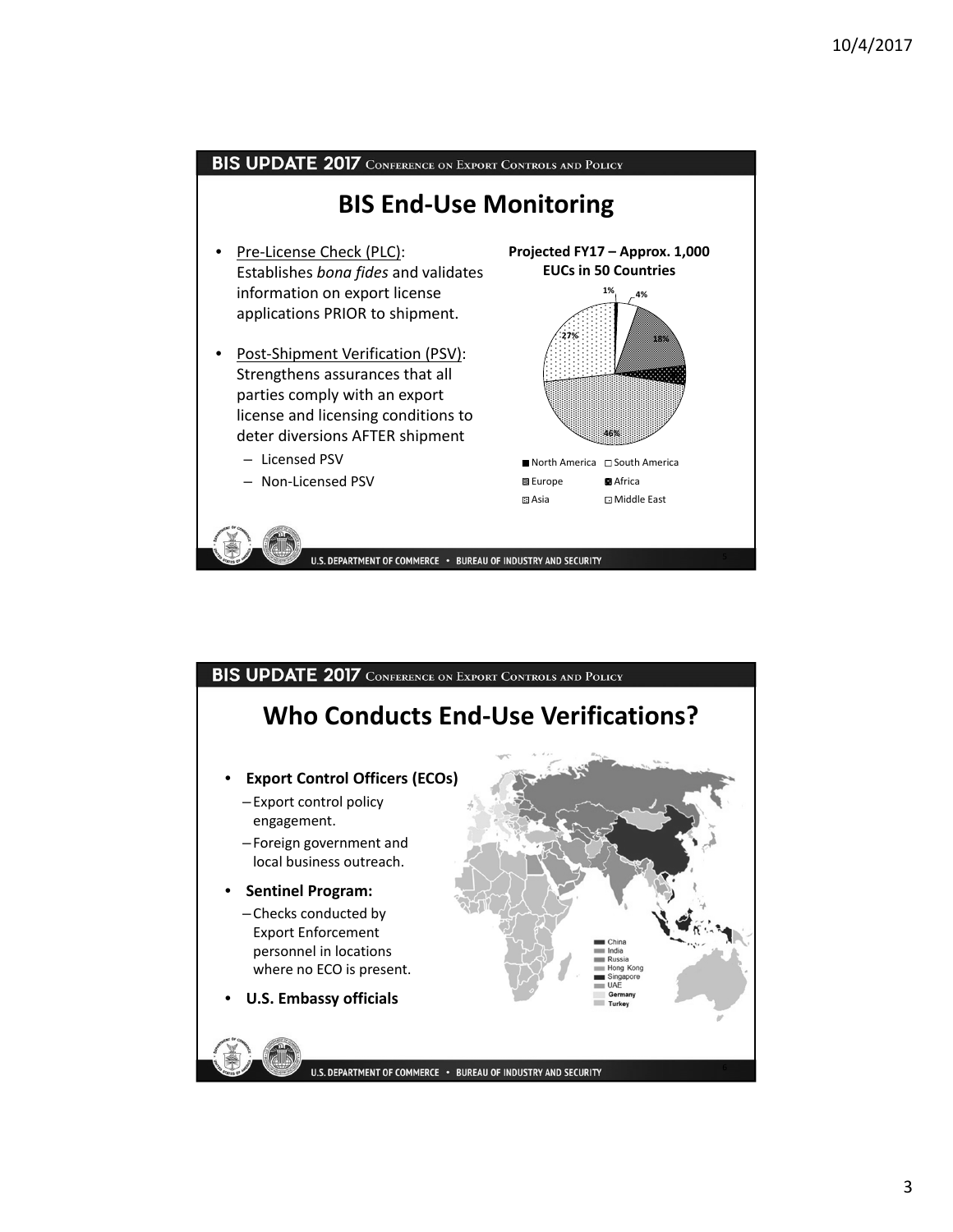

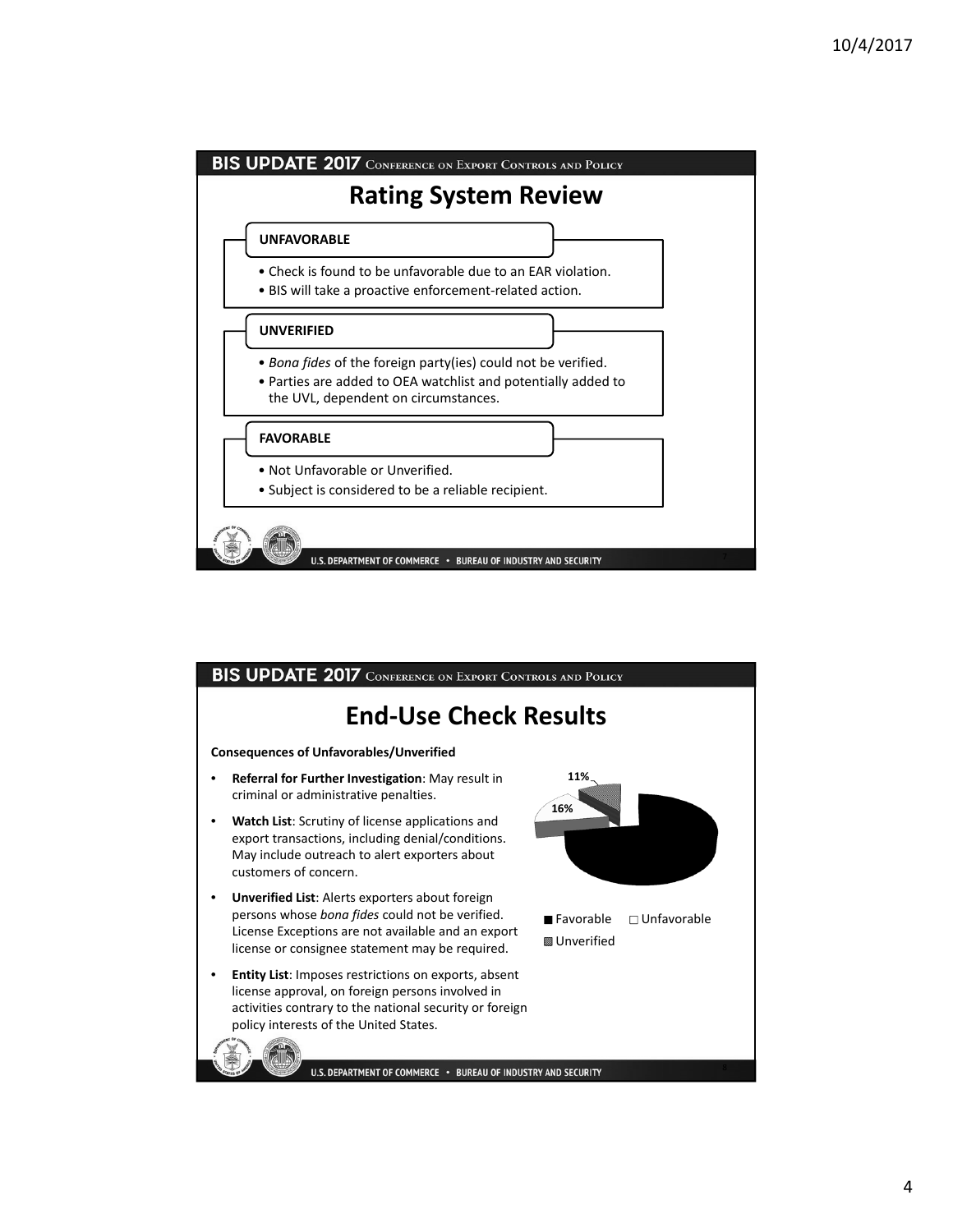9